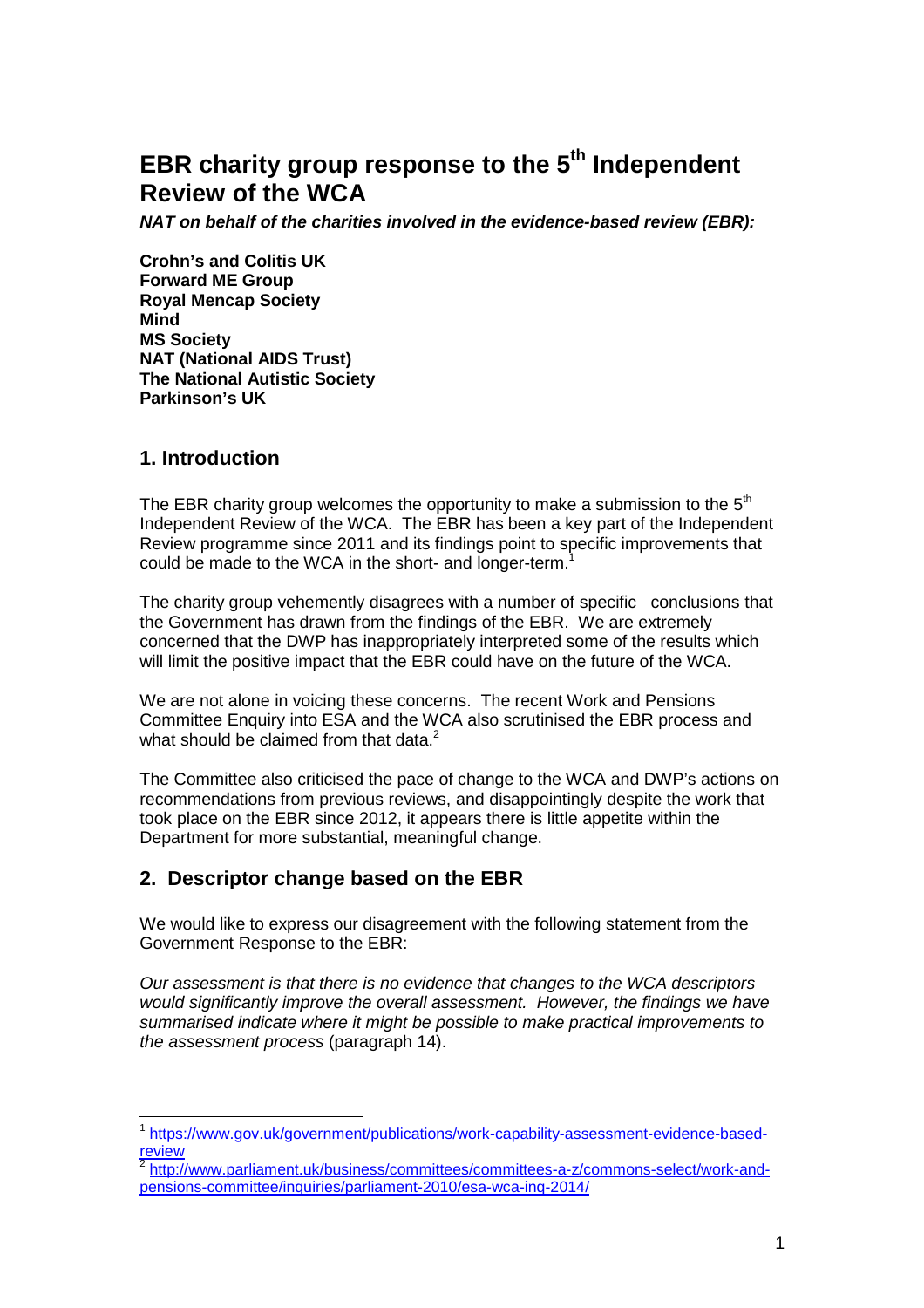This is a conclusion which simply cannot be drawn from the findings of the EBR, for the following reasons:

- The EBR was a process designed to test specific amendments to descriptors which were recommended by the charities at the invitation of the Independent Review and DWP. These charities were included because of their expertise in specific types of impairment (fluctuating conditions, mental health conditions and learning disabilities). The research was not asking any broader questions about the WCA.
- Throughout the development of the Alternative Assessment (AA), the EBR charity group emphasised that it would be inappropriate for the test to be treated as a simple comparison of one assessment versus another, where one would be considered 'stronger'. We were reassured that the intention was to test key principles of the AA and that insights into ways the descriptors may be improved would be properly considered following the testing process.
- The key principles of the AA to be tested were not limited to issues relating to implementation, as may be assumed from the Government Response, but were also around the design of descriptors and how individual claimants' limitation was recorded and scored. The AA developed a 'multi-dimensional' approach which would allow the assessor to record both the severity and frequency of the functional limitation within the descriptor. This approach was found to be successful in prompting assessors to formally consider both dimensions when recording their observations.
- The AA was tested on as close to a representative sample of ESA claimants as could be recruited (although the final sample size was much smaller than had been originally planned). It did not pose any problems for this group, who tended to slightly prefer the AA.
- The AA has not been further tested with those populations who are most relevant to its recommendations. For example, only a handful of participants in the sample had conditions which would allow comparison of the WCA's continence descriptor against that of the AA's continence descriptor. There were very few claimants included who have complex fluctuating and progressive conditions, meaning we cannot draw any conclusions about how the AA descriptors may improve their assessments. A number of charities involved in the EBR process, including the MS Society, Parkinson's UK and Crohns and Colitis UK are particularly concerned that there was very limited testing of the conditions they represent, and for which some of the AA recommendations are particularly appropriate.

We would also like to draw the Independent Review's attention to the following conclusion from the Work and Pensions Committee's scrutiny of the EBR process and its findings:

"We welcome the Evidence Based Review as a step towards evaluating the effectiveness of the WCA descriptors. However we do not believe that the Review was sufficient in itself to lay to rest concerns about the descriptors. There were factors both in the way the Alternative Assessment was piloted, and in how its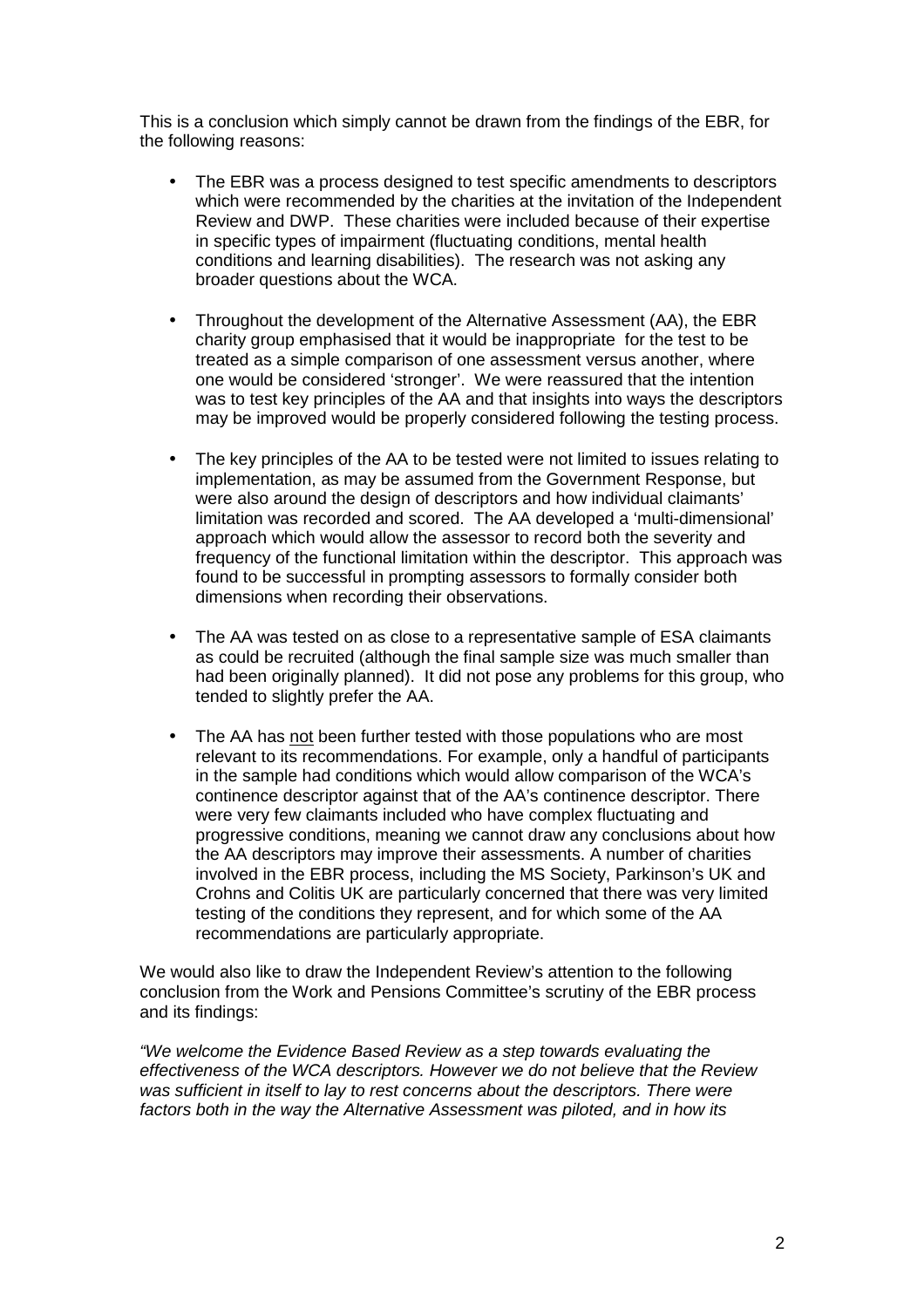outcomes were compared with those of the WCA, which limit its value as a comparative test."<sup>3</sup>

**Recommendation: The Independent Review should look again at the potential improvements to descriptors which emerge from the EBR – especially the multi-dimensional approach to recording and scoring the impact of impairment.** 

### **3. The expert panel process**

The EBR was originally intended to implement Professor Harrington's recommendation that a 'Gold Standard' test of fitness for work be developed, in recognition that there is no agreed definition of 'fit for work' underpinning the WCA. The execution of the Expert Panel process clearly illustrated that such a Gold Standard is not a workable alternative to an objective definition of 'work'. The most problematic area was the extent to which expert panels' 'fit for work' assessment (made in 70% of cases) relied upon the assumption that a broad range of reasonable adjustments would be in place.

Of those found 'fit for work', 83% needed reasonable adjustments as follows:

#### Figure 4A Adjustments recommended for claimants considered to be fit for work



Source: DWP, Evidence Based Review of the WCA, December 2013.

It is not realistic to assume that 50% of people found 'fit for work' by the WCA will be able to get the flexible hours they need, or that 47% would be able to access aids and appliances – let alone 24% needing a support worker.

The comments provided by the Expert Panels also show that in the absence of an objective definition of work, there may be a temptation to instead take an aspirational

 3 http://www.parliament.uk/business/committees/committees-a-z/commons-select/work-andpensions-committee/inquiries/parliament-2010/esa-wca-inq-2014/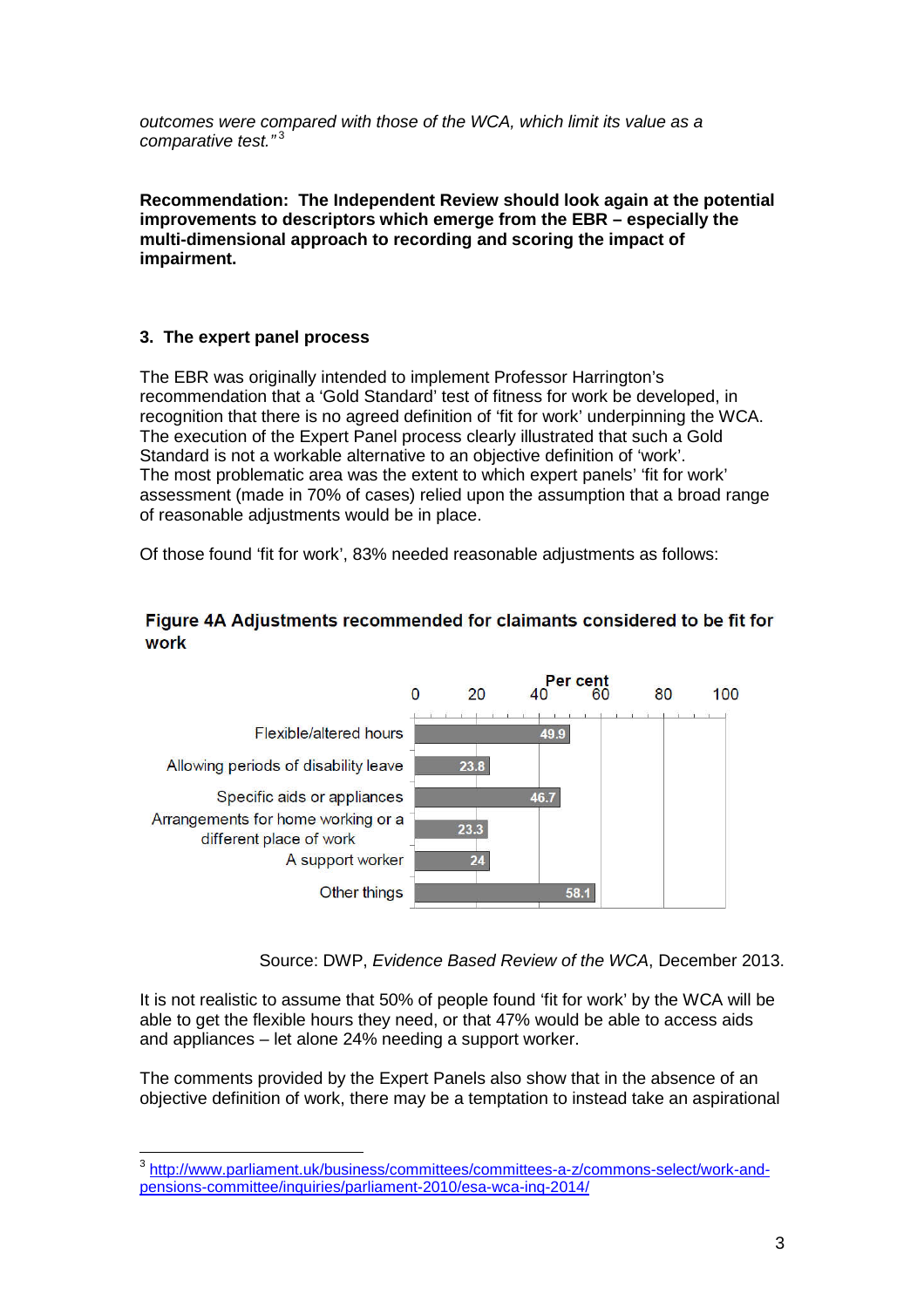approach to fitness for work: the idea that any disabled person can work if the right support is provided. For example:

"Once again it would appear that this individual is being under- managed medically and lack of work activities is exacerbating condition."

"Quite complex. She would need significant adjustments and support, but we feel she would be capable of some work and it would likely be beneficial to her wellbeing. Part time work would be appropriate plus support with pacing. Types of jobs-call centre, administrative, reception (with flexible, part time hours). The [health] problem would possibly require disability leave....

- expert panel comments on specific cases

This attitude is a laudable one but does not align with the treatment that people found ineligible for ESA currently receive. Someone who needs a daily support worker is of course able to work given this support. But s/he is also going to have impairment/s which will make the journey (back) to work extremely challenging.

Indeed, it appears that the Expert Panels fundamentally misunderstood the purpose of the WRAG group, which should be to provide the tailored support needed to find work for those who are held back by workplace/social barriers and have a realistic prospect of returning to (or entering) the workplace.

**Recommendation: The DWP must develop an objective definition of 'work' and 'fitness for work'.** 

#### **4. Year Four commitments and progress against these**

We were encouraged by the following two commitments the DWP made in relation to the EBR, in the Government's formal response to the Year Four Independent Review:

- DWP will explore practical improvements to the assessment process in light of the EBR findings, in particular the feasibility of healthcare professionals using prompts from a semi-structured topic guide for WCA discussions.
- DWP will also explore the scope to further review healthcare professional training and guidance on considering and recording fluctuation during assessment discussions without placing undue burden on claimants.

While we believe these changes would have the greatest positive impact if combined with the introduction of a multi-dimensional approach to descriptors, we agree that the semi-structured interview approach and better training on fluctuation would improve how the existing WCA is implemented.

The semi-structured interview approach was well-received by both claimants and assessors involved in the EBR, for example:

"The second did not feel like an interrogation. It was more relaxed and was able to elaborate on my status/condition."

 4 DWP, Evidence Based Review of the WCA, December 2013.